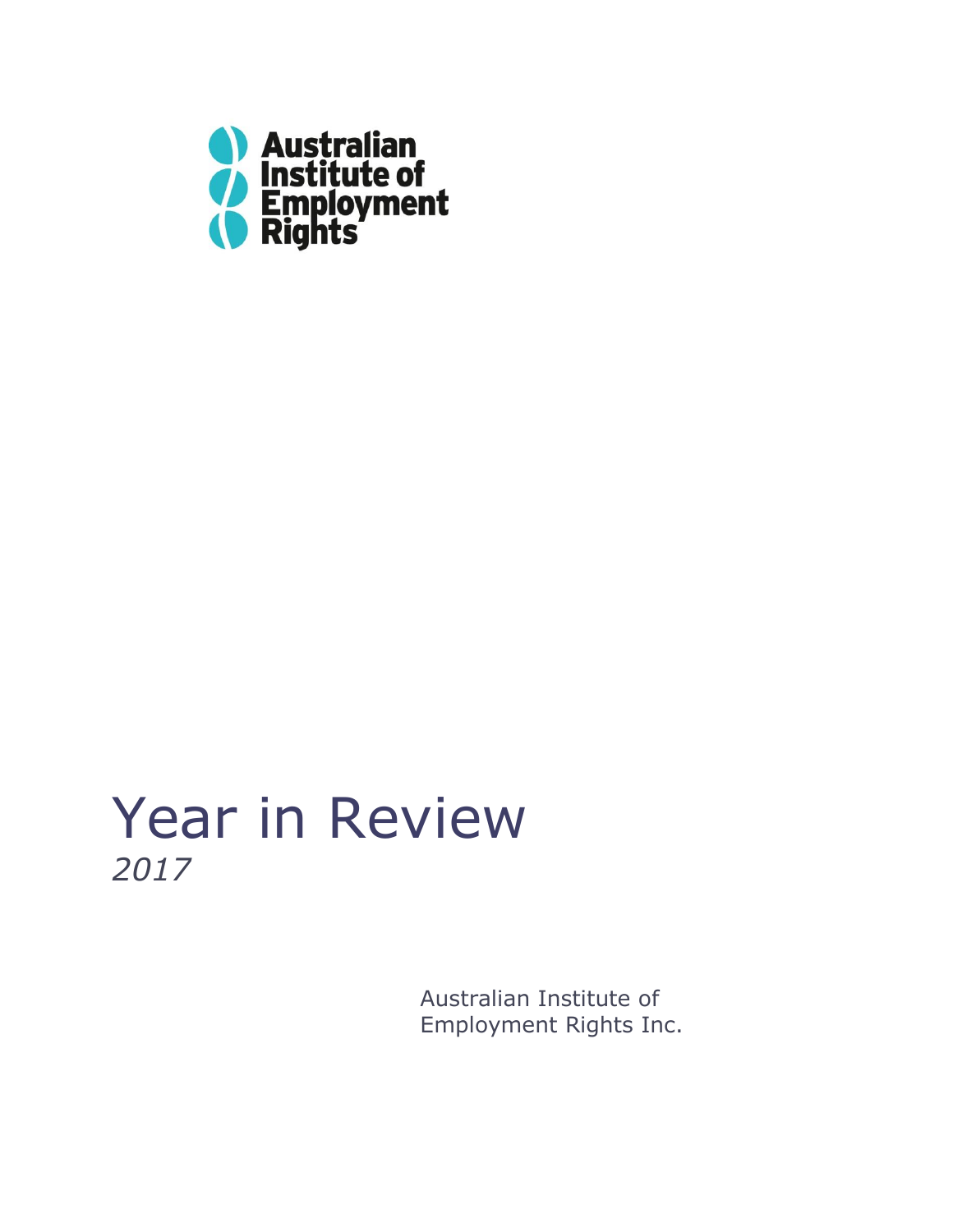*2017 has seen the AIER continue to promote big ideas. Through our publications, engagement activities and new project we are a leading voice for fair and decent work.*

## New Architecture Project

AIER has embarked on an ambitious project to envisage a new workplace relations architecture.

Australia, along with the rest of the world, is facing profound and rapid changes in the way work is organised and conducted. Our current regulation of work is failing to keep up with the profound structural shifts occurring.

Now is the time for big ideas, not just reforming the edges of a broken system. AIER's bold project aims to reconfigure industrial relations, human rights and health and safety laws and regulations. We will apply the principles of the Australian Charter of Employment Rights to re-imagine a workplace relations system that respects the humanity of all people involved in work.

The project will consist of five Modules expanding on key elements of the new architecture:

- Overarching rights and obligations;
- Minimum standards;
- Workplace democracy:
- Specific IR, human rights and OHS regulation; and
- Access to justice

After releasing our **Project Plan** we have garnered interest in the project from leading workplace relations academics and practitioners.

The new workplace relations architecture plan will be the focus of the Institute's work over the next 18 month to 2 years.

# 7<sup>th</sup> Annual Ron McCallum Debate

The 2017 Ron McCallum debate topic inspired by Ron's declaration at last year's debate was "The system is broken. What is the fix?"

The Institute's seventh debate in the Justice at Work series was another great success. Former FWC and AIRC President Geoff Giudice chaired the debate, with the following speakers offering their perspectives on the topic:

- Emeritus Professor Ron McCallum
- Jo Schofield, United Voice
- Stephen Cartwright, NSW Business Chamber
- Sarah Kaine, UTS
- Lina Cabaero-Ponnambalam, Asian Women at Work

While there was general agreement amongst the panel that the workplace relations system is broken, the speakers provided a range of perspectives on why the system is broken. For example, the system is

- now just a safety net, with no chance of improvements;
- too complex, with no individual flexibility;
- actively silences workers;
- allow for too much insecurity, which makes people afraid to speak out against exploitation;
- leading to wage stagnation via a failed bargaining system.

The speakers also provided their views on what needs to happen to fix the system. A video of the event and a summary is available on the AIER [website.](http://www.aierights.com.au/)

We used slido.com to elict questions from the audience and to poll the audience on their thoughts on the topic.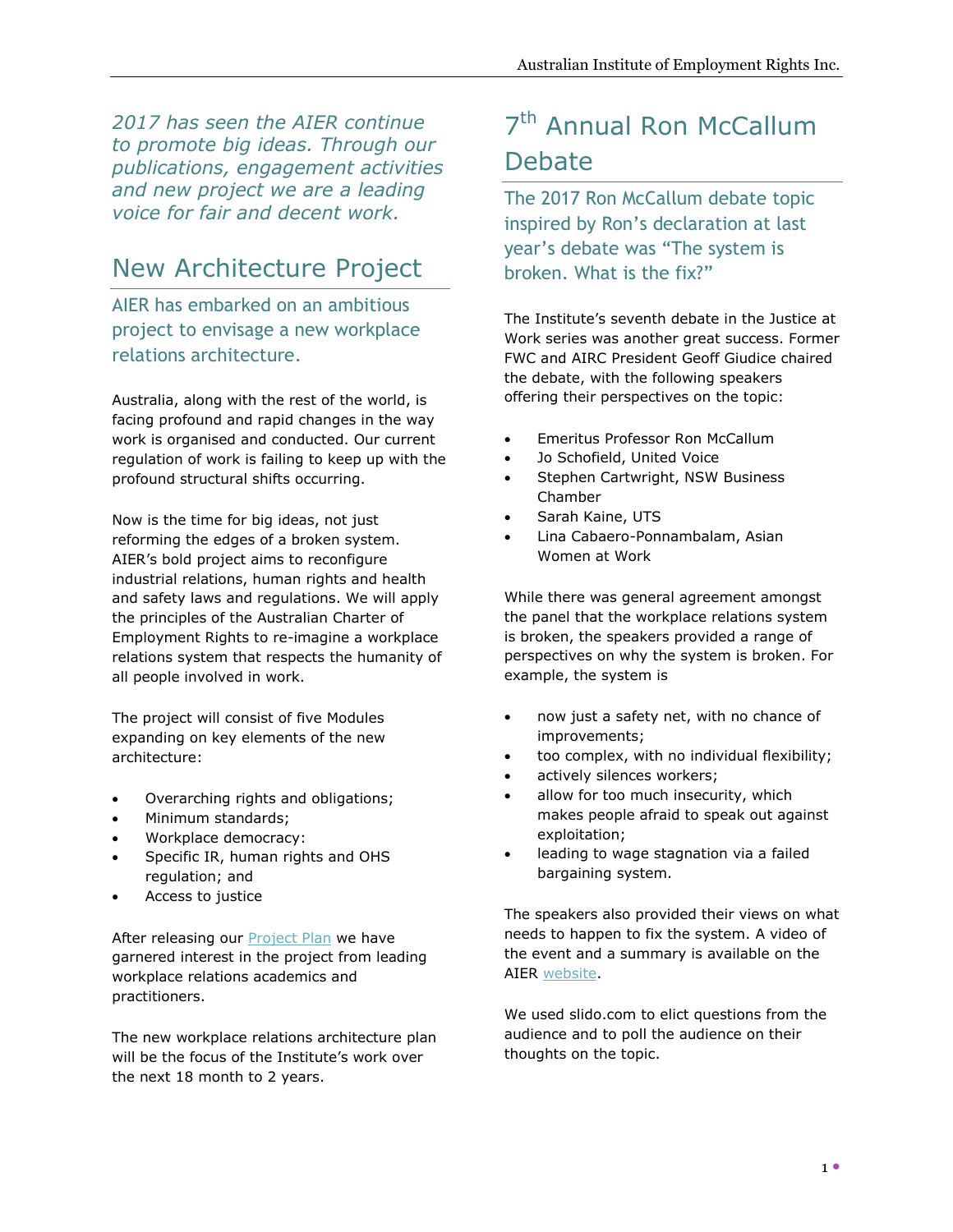#### Promoting the Charter

AIER has been out and about during the year promoting our work and the Charter of Employment Rights

The Institute along with the NUW and ASU presented a workshop at the Progress Conference in June 2017 on how progressive organisations can set up fair and decent workplaces.

Despite working towards a better world in various ways, many progressive organisations fail to live up to their values when it comes to their work practices. The Progress conference offered an excellent opportunity to speak directly to a range of organisations about how they can use the Charter to ensure decent workplace cultures.

AIER was also present at the ACTU's NexGen conference. We used the opportunity to promote our new project as well as the Charter and to grow our email list. We distributed a number of copies of our latest book, *Employment Rights Now*, and had some good conversations with attendees of the conference.

We took Ron McCallum's call to be bold with ideas seriously this year, including considering the topic of universal basic income. AIER contributed to a report on universal basic income, "Can Less Work Be More Fair? A discussion paper on Universal Basic Income and a shorter working week." AIER's paper was titled, "The emancipatory potential of Universal Basic Income" and focused on the potential for reconceptualising work as part of the debate on UBI. Our contribution can be read on our website and the whole report is available [here](https://www.greeninstitute.org.au/sites/default/files/Less_Work_More_Fair_WEB_BM.pdf)

We also made a [submission](http://www.aierights.com.au/2017/05/submission-to-modern-slavery-act-inquiry/) to the federal parliamentary inquiry into a Modern Slavery Act for Australia, supporting a robust and enforceable model to combat slavery, with particular reference to supply chain regulation. The Institute was invited by the Queensland Teachers Union to present a session at the Queensland Industrial Relations Society's conference. The focus of our presentation was on our "new workplace relations architecture" project and placing it in the context of the failing system. The mass exploitation of workers, insecure work, stagnant wage growth, and a continuing gender pay gap are all indicators of a system that is broken. Add to that the changing nature of work and the climate crisis, our existing workplace relations system needs an overhaul to continue to be relevant.

AIER also participated in a panel discussion at the conference on the uberisation of work and the regulatory challenges it presents.

We continued our relationship with Monash University. AIER's Executive Director gave our annual lecture to Master's students on the Charter and applying it to broader issues in workplace relations.

We continued communicating with our members and supporters through our regular newsletters and via Facebook and Twitter. Keeping people engaged with what we are doing along interesting, relevant and useful material from other sources.

We have also continued to attend various public forums on relevant issues, meet with experts in the field and connect with likeminded organisations.

Our challenges remain our small size and limited capacity to do all the things that would ensure our work had greater impact.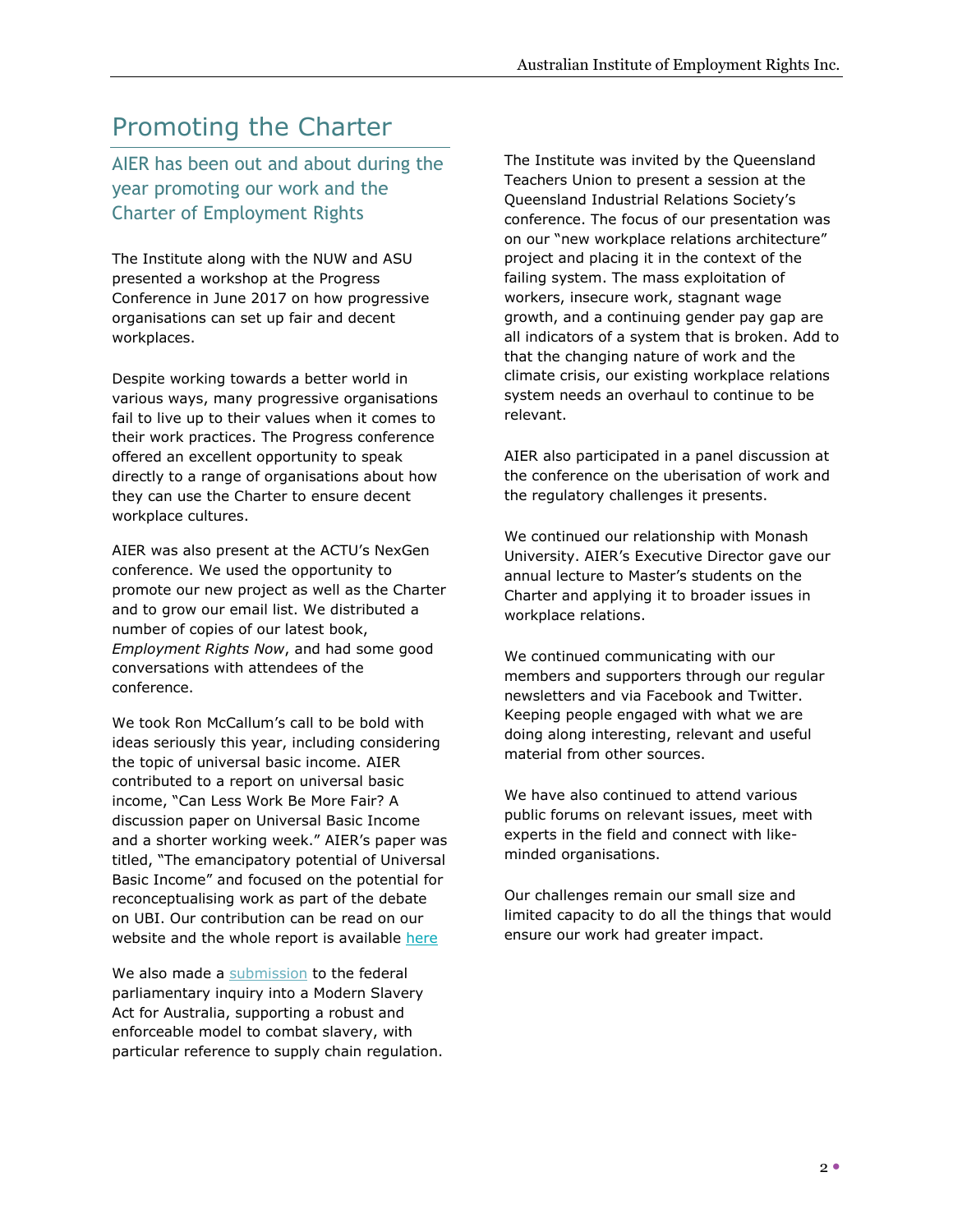#### AIER governance

Our Executive Committee is based on the principle of tri-partite representation of employees, employers and independent persons, as exemplified by the International Labour Organisation (ILO).

The following were members of the Executive throughout 2016

Michael Harmer – President

Fiona Hardie – Vice President, Employer

Alex Snowball – Vice President, Employee

Sean Reidy – Vice President, Independent

Keith Harvey – Treasurer

Michael McIver – Ordinary Member

Colleen Chen – Ordinary Member

Trevor Clarke – Ordinary Member

Tim Gunstone – Ordinary Member

Clare Ozich – Executive Director

#### Funding

The AIER is a membership organisation, independent of government or any particular interest group. Membership is open to individuals and organisations

Thanks to the generous support of Michael Harmer and Harmers Workplace Lawyers AIER can continue to pursue its objectives of promoting fair and decent workplace practices.

We are indebted to our members whose ongoing financial support is vital to the running the organisation.

In addition AIER would like to acknowledge the generous support of the following organisations:

Harmers Workplace Lawyers

Civil Air

National Union of Workers

Hardie Grant Publishing

Australian Education Union